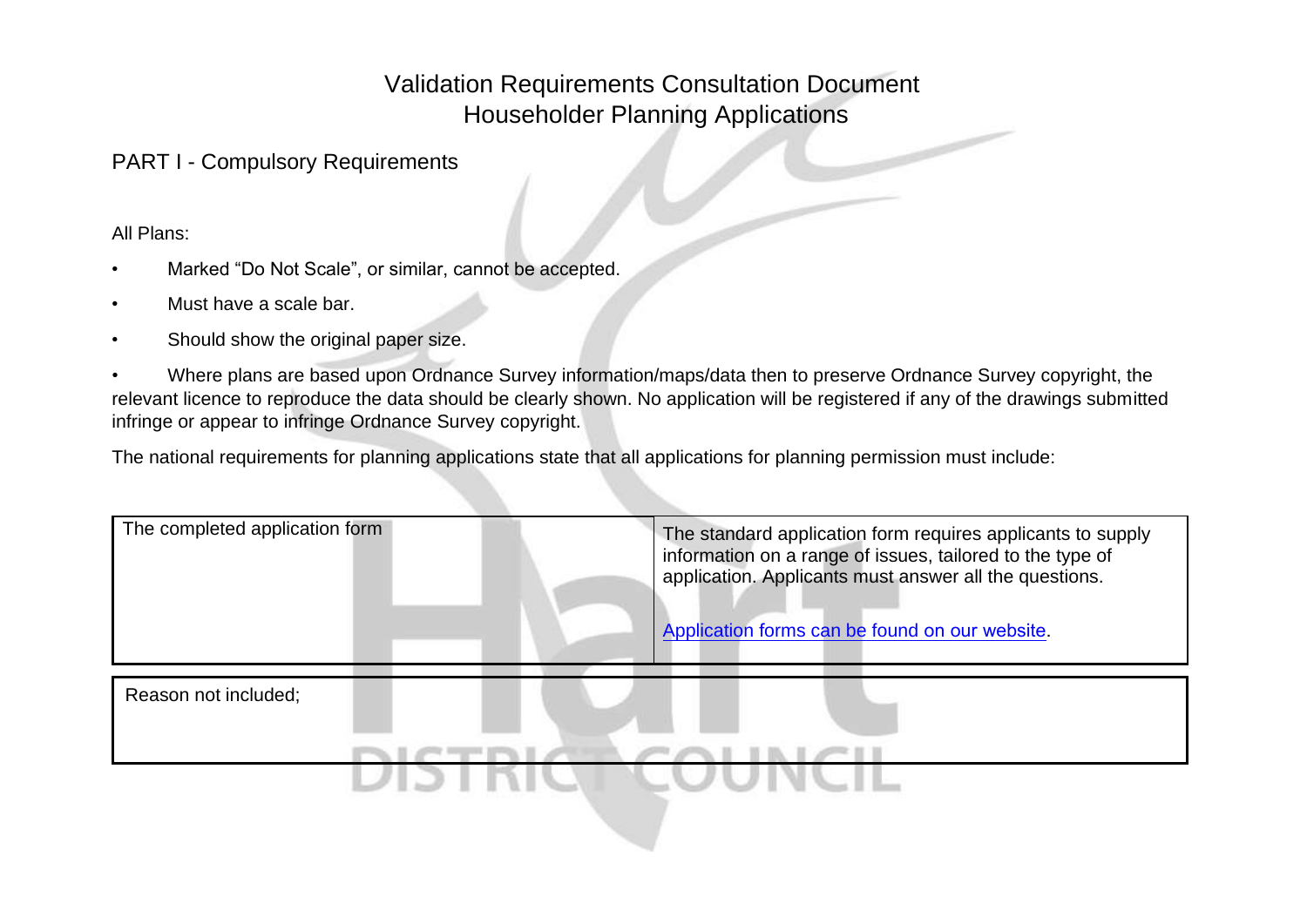| The correct fee               | Most planning applications incur a fee. These are statutory<br>fees set by Central Government. The Planning Portal includes<br>a fee calculator for applicants. |
|-------------------------------|-----------------------------------------------------------------------------------------------------------------------------------------------------------------|
| Reason not included;          |                                                                                                                                                                 |
| <b>Ownership certificates</b> | The correct ownership certificate must be completed. They are<br>included in the application form.                                                              |
|                               | Please see guide to ownership certificates.                                                                                                                     |
| Reason not included:          |                                                                                                                                                                 |

| <b>Agricultural Holdings Certificate</b> | All agricultural tenants on a site MUST be notified prior to the<br>submission of a planning application. Applicants must certify<br>that they have notified any agricultural tenants about their<br>application, or that there are no agricultural tenants on the site. |
|------------------------------------------|--------------------------------------------------------------------------------------------------------------------------------------------------------------------------------------------------------------------------------------------------------------------------|
|                                          | Please see for more information.                                                                                                                                                                                                                                         |
|                                          | This certificate is required for all applications whether or not the<br>site is used agriculturally. It is incorporated into the standard<br>application form, and must be signed in order for the<br>application to be valid.                                           |
|                                          |                                                                                                                                                                                                                                                                          |
| Reason not included;                     |                                                                                                                                                                                                                                                                          |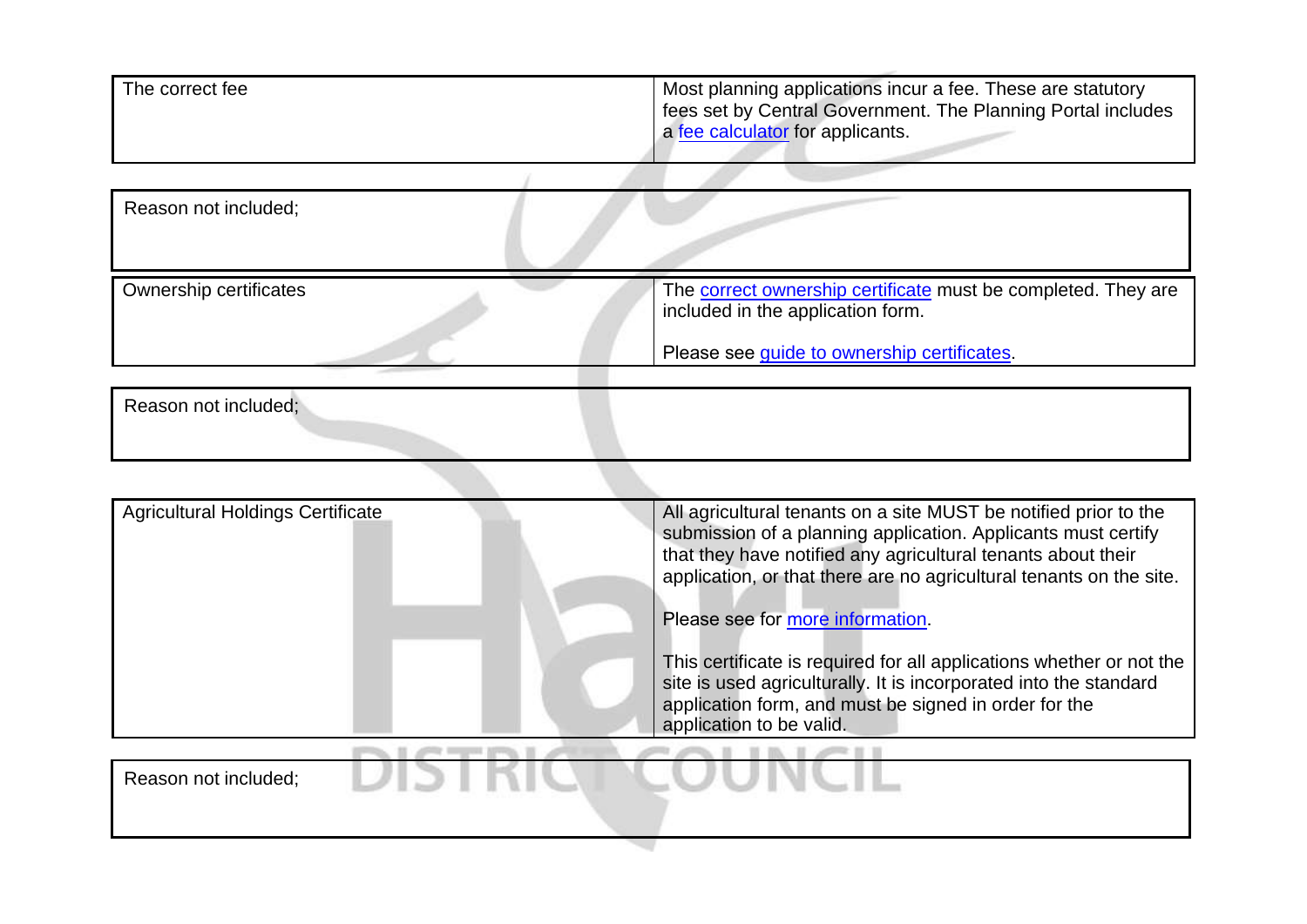| ALL applications MUST include a location plan based on an<br>up-to-date map.                                                                                                                                                                                                                                                                                                                                                                                                                          |
|-------------------------------------------------------------------------------------------------------------------------------------------------------------------------------------------------------------------------------------------------------------------------------------------------------------------------------------------------------------------------------------------------------------------------------------------------------------------------------------------------------|
| It must be;                                                                                                                                                                                                                                                                                                                                                                                                                                                                                           |
| • An identified Metric Scale (ideally 1:1250 or 1:2500)<br>• All plans must show the direction of North<br>• Where possible scaled to fit A4 or A3 paper<br>• Show the site area and surrounding context<br>• Application site should be cleared edged with a red line and<br>should include all land necessary to carry out the proposed<br>development i.e. the access from a public highway.<br>• Any other land owned by the applicant close to or adjoining<br>the site should be edged in blue. |
|                                                                                                                                                                                                                                                                                                                                                                                                                                                                                                       |
|                                                                                                                                                                                                                                                                                                                                                                                                                                                                                                       |
|                                                                                                                                                                                                                                                                                                                                                                                                                                                                                                       |
| The site plan should be drawn at an identified standard metric<br>scale (ideally 1:500).<br>It must accurately show:<br>• The direction of North<br>• The proposed development in relation to the site boundaries<br>and other existing buildings on the site, with written<br>dimensions including those to the boundaries                                                                                                                                                                           |
| and the following, unless these would NOT influence or be                                                                                                                                                                                                                                                                                                                                                                                                                                             |
|                                                                                                                                                                                                                                                                                                                                                                                                                                                                                                       |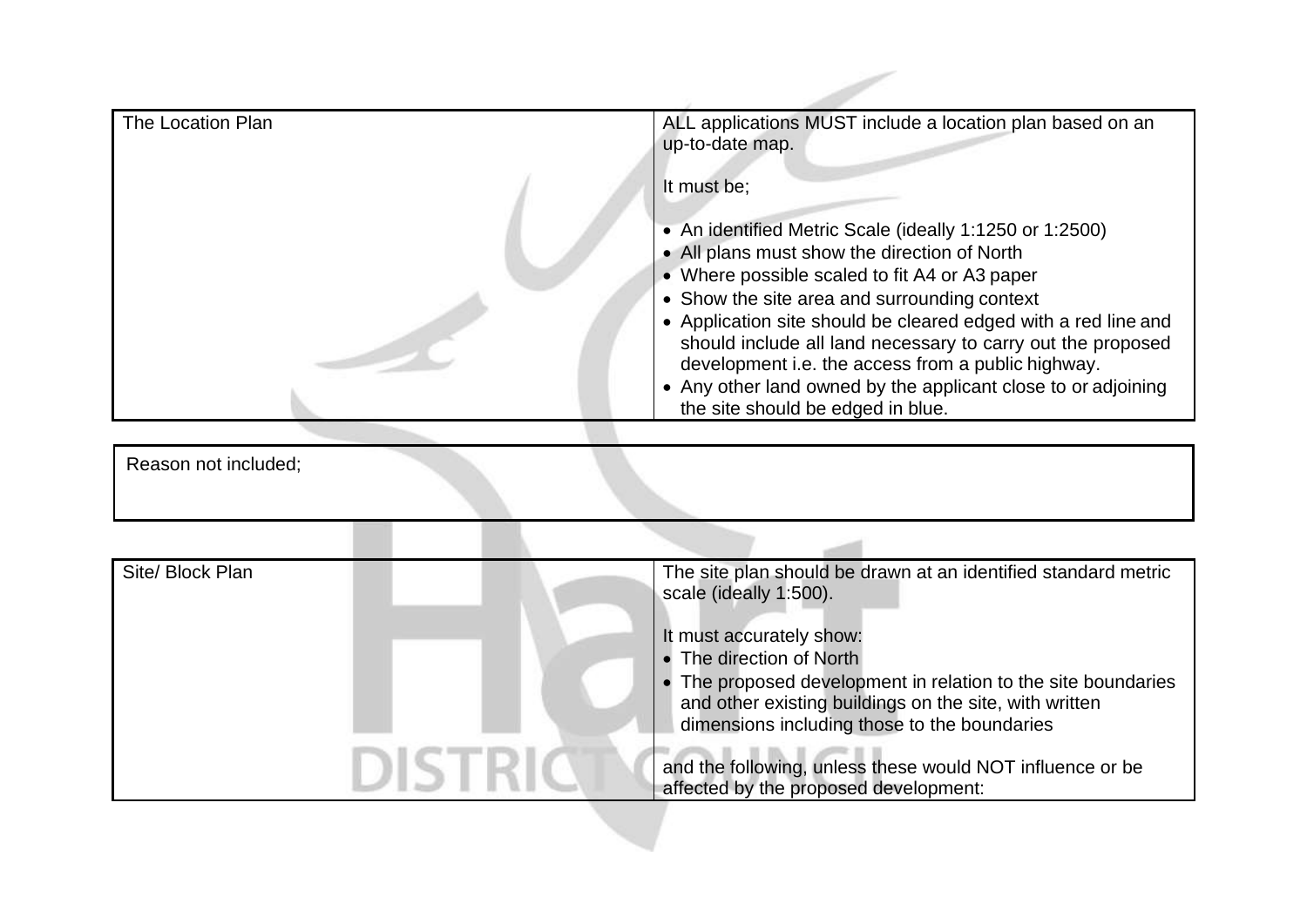|                                                 | □ All the buildings, roads and footpaths on land adjoining the<br>site including access arrangements<br>□ All public rights of way crossing or adjoining the site<br>□ The position of all trees on the site, and those on adjacent<br>land.<br>□ The extent and type of any hard surfacing; and<br>$\Box$ Boundary treatments including walls or fencing where this is<br>proposed.                                                                                                                                                                                                                                                                                                                                                                                              |
|-------------------------------------------------|-----------------------------------------------------------------------------------------------------------------------------------------------------------------------------------------------------------------------------------------------------------------------------------------------------------------------------------------------------------------------------------------------------------------------------------------------------------------------------------------------------------------------------------------------------------------------------------------------------------------------------------------------------------------------------------------------------------------------------------------------------------------------------------|
| Reason not included;                            |                                                                                                                                                                                                                                                                                                                                                                                                                                                                                                                                                                                                                                                                                                                                                                                   |
| Drawings (including floor plans and elevations) | All drawings should be provided at a preferred scale of either<br>1:100 or 1:50<br>Plans should show the following;<br>• Explain the Proposal in detail<br>• Clearly show the works in relation to what is already there<br>• Indicate where possible proposed materials, style and finish<br>of windows and doors<br>• Blank elevations must also be included for clarity<br>• Existing buildings or walls that are proposed to be<br>demolished should be clearly shown<br>• New buildings should be shown in context with adjacent<br>buildings<br>• Where a proposed elevation adjoins or is in close proximity<br>to another building, drawings should clearly show the<br>relationship of levels between buildings and the position of<br>window openings on each property. |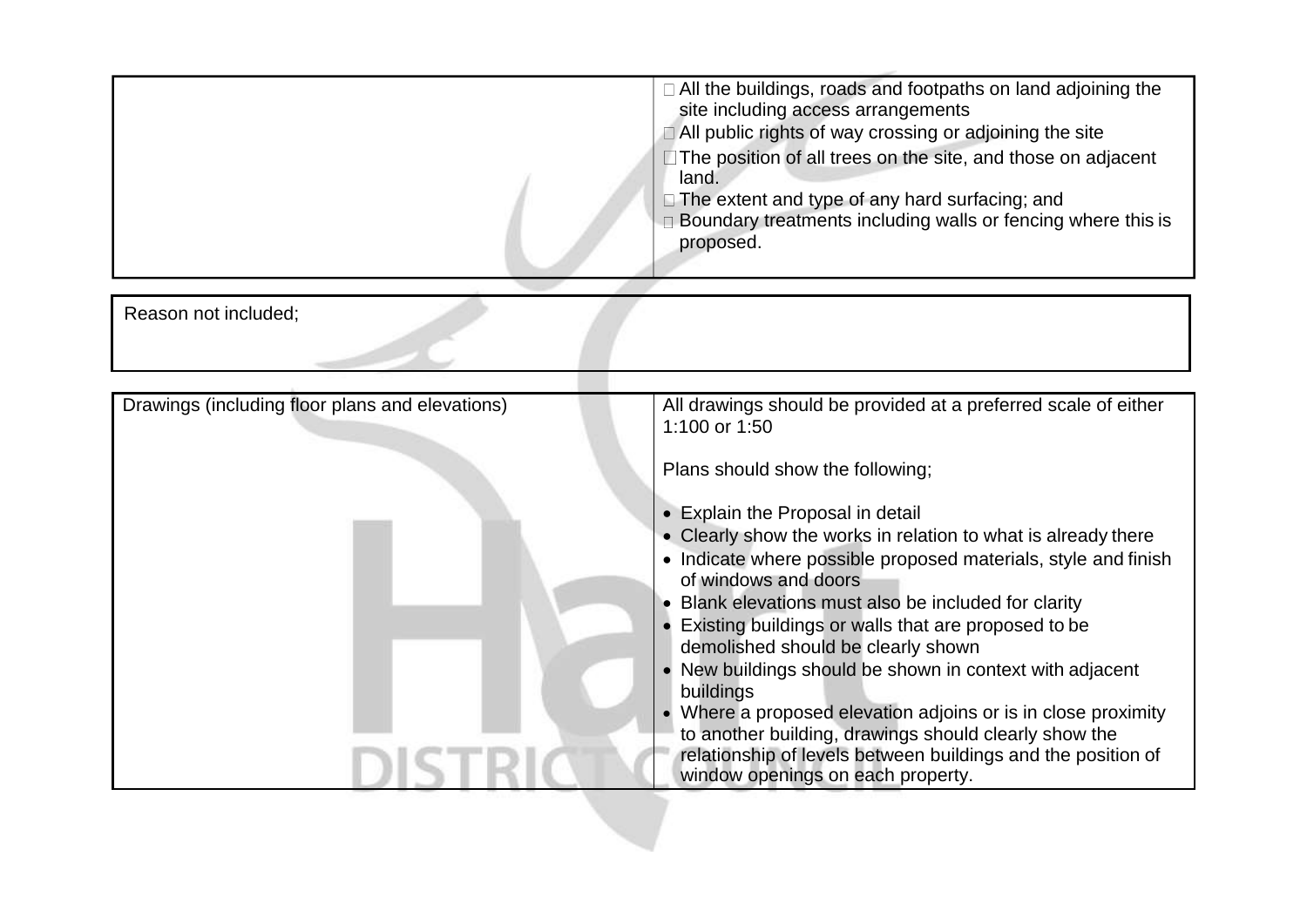Reason not included;

| Section drawing                                                                                                                                                                                                                                                                                            | Scale Drawings should preferably be at a scale of 1:50 or 1:100                                                                                                                                                                                                                                                                                                                                                                                                                                                                                                                                          |
|------------------------------------------------------------------------------------------------------------------------------------------------------------------------------------------------------------------------------------------------------------------------------------------------------------|----------------------------------------------------------------------------------------------------------------------------------------------------------------------------------------------------------------------------------------------------------------------------------------------------------------------------------------------------------------------------------------------------------------------------------------------------------------------------------------------------------------------------------------------------------------------------------------------------------|
| Where required<br>a) Where a proposal involves a change in ground levels<br>b) On sloping sites – full information is required concerning<br>alterations to levels, the way in which a proposal sits within the<br>site and in particular, the relative levels between existing and<br>proposed buildings. | and show;<br>• A cross-section through the proposed building(s)/extension<br>• Existing and finished floor levels<br>• How proposed level changes relate to retained trees<br>For sloping sites the Section should show;<br>• How the proposal sits within the site<br>• The relative levels between existing and proposed buildings<br>• Plans should verify proposed finished floor levels in relation<br>to existing ground/floor levels<br>• Where retaining structures are required these should be<br>shown<br>The drawings may take the form of contours, spot levels, or<br>cross/long sections. |
| Reason not included;                                                                                                                                                                                                                                                                                       |                                                                                                                                                                                                                                                                                                                                                                                                                                                                                                                                                                                                          |
|                                                                                                                                                                                                                                                                                                            |                                                                                                                                                                                                                                                                                                                                                                                                                                                                                                                                                                                                          |

DISTRICT COUNCIL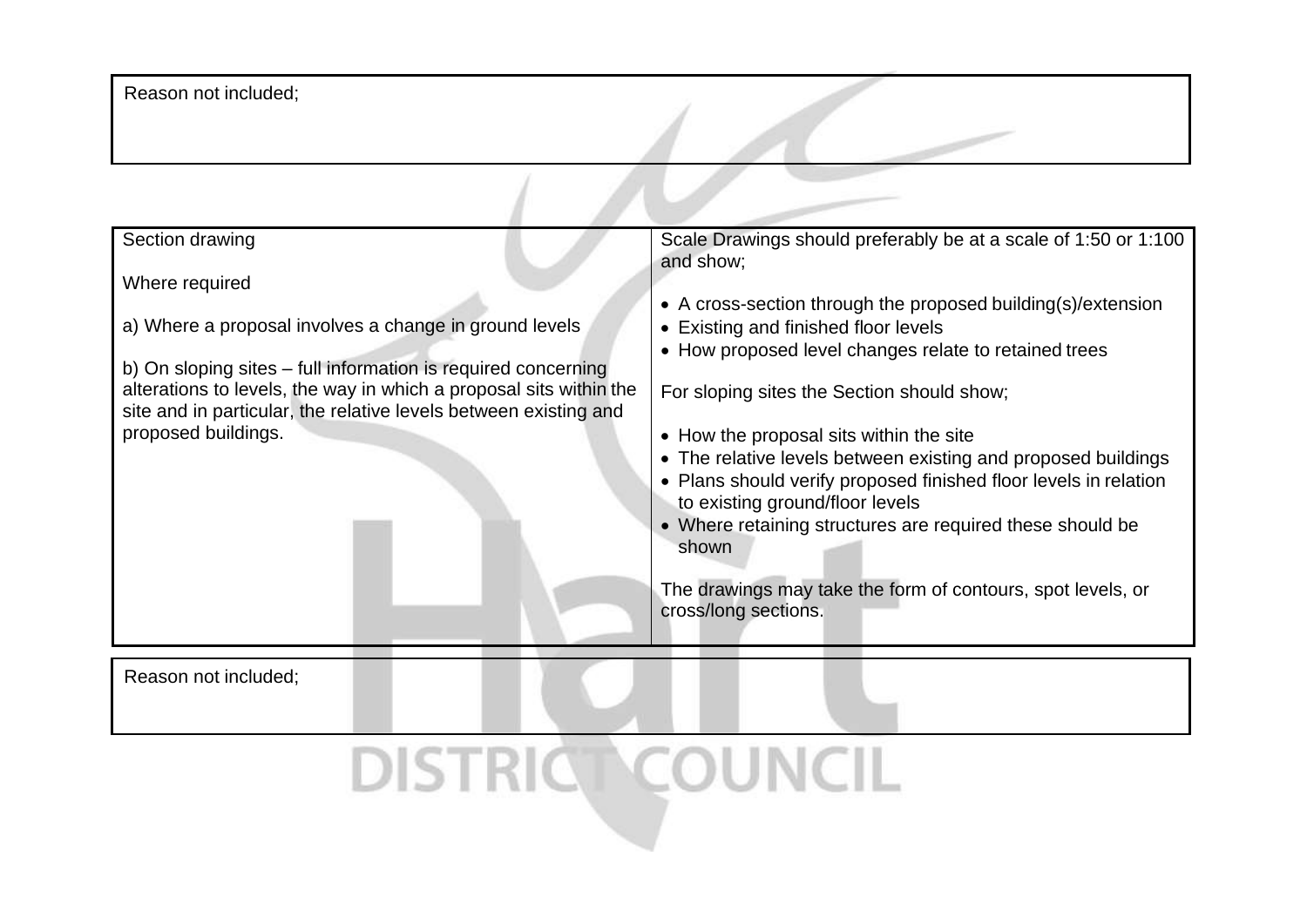| Design and Access Statement                                     | The statement should:                                                                                                                                         |
|-----------------------------------------------------------------|---------------------------------------------------------------------------------------------------------------------------------------------------------------|
| Where required                                                  | • Explain the design principles and design concept and how<br>the design relates to its wider context (through a<br>full context appraisal where appropriate) |
| a) Applications for Major Development                           | • Be illustrated, as appropriate, with plans and elevations;                                                                                                  |
| b) Applications for one or more dwelling houses in a            | photographs of the site and its surroundings; and other                                                                                                       |
| <b>Conservation Area</b>                                        | illustrations such as perspectives                                                                                                                            |
| c) Applications for 100m2 or more of additional floorspace in a | • Explain how the access arrangements would ensure that all                                                                                                   |
| <b>Conservation Area</b>                                        | users (including people with disabilities) would have equal                                                                                                   |
| d) Listed Building Consent                                      | and convenient access to buildings and spaces and the<br>public transport network                                                                             |
|                                                                 | • Address the need for flexibility of the development and how it                                                                                              |
|                                                                 | may adapt to changing needs.                                                                                                                                  |

Reason not included;

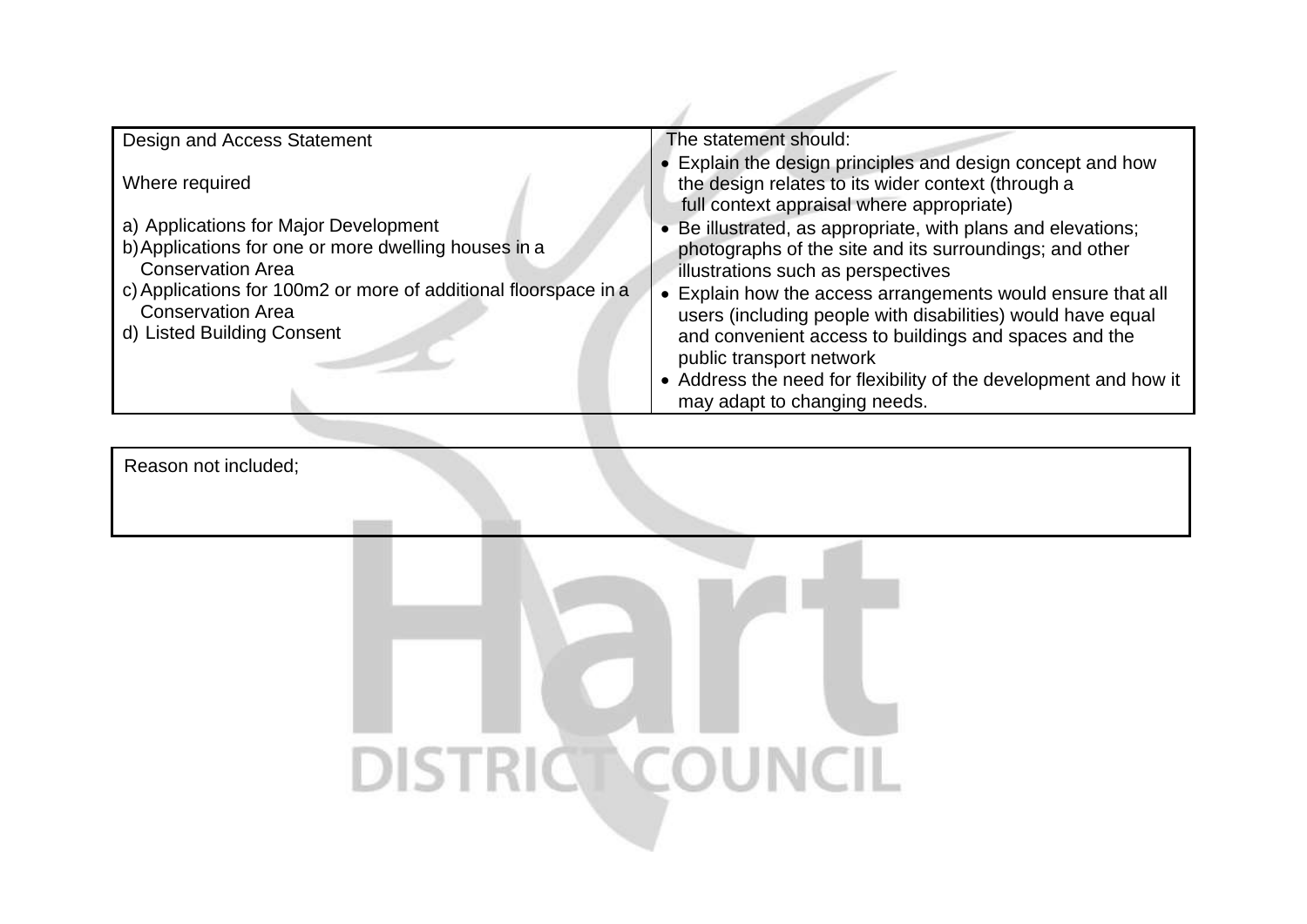| <b>Flood Risk Assessment</b>                                                                                                                                                                                                                                                                                                                                                                                                        | The Risk Assessment should;                                                                                                                                                                                                                                                                                                                                                                                                                                                                                                                             |
|-------------------------------------------------------------------------------------------------------------------------------------------------------------------------------------------------------------------------------------------------------------------------------------------------------------------------------------------------------------------------------------------------------------------------------------|---------------------------------------------------------------------------------------------------------------------------------------------------------------------------------------------------------------------------------------------------------------------------------------------------------------------------------------------------------------------------------------------------------------------------------------------------------------------------------------------------------------------------------------------------------|
| Where required<br>a) Development in flood zone 2 or 3<br>b) Developments of more than 1 hectare (ha) in flood zone 1.<br>c) Less than 1ha in flood zone 1 for development to a more<br>vulnerable class (e.g. commercial to residential) where they<br>could be affected by sources flooding other than rivers.<br>d) In an area within flood zone 1 which has critical drainage<br>problems as notified by the environment agency. | • Identify and assess the risks of all forms of flooding to and<br>from the development and demonstrate how these flood risks<br>will be managed taking climate change into account.<br>You can find out which flood zone you are located in on<br>the gov.uk website.<br><b>Technical Guidance to the National Planning Policy Framework</b><br>provides guidance about how to write a flood risk assessment<br>and the responsibilities for controlling development where it<br>may be directly affected by flooding or affect flooding<br>elsewhere. |
|                                                                                                                                                                                                                                                                                                                                                                                                                                     | See also policy NBE5 of the Hart Local Plan (Strategy and<br>Sites) 2032 and Hart District Council Strategic Flood Risk<br>Assessment.                                                                                                                                                                                                                                                                                                                                                                                                                  |

Reason not included;

## DISTRIC COUNCIL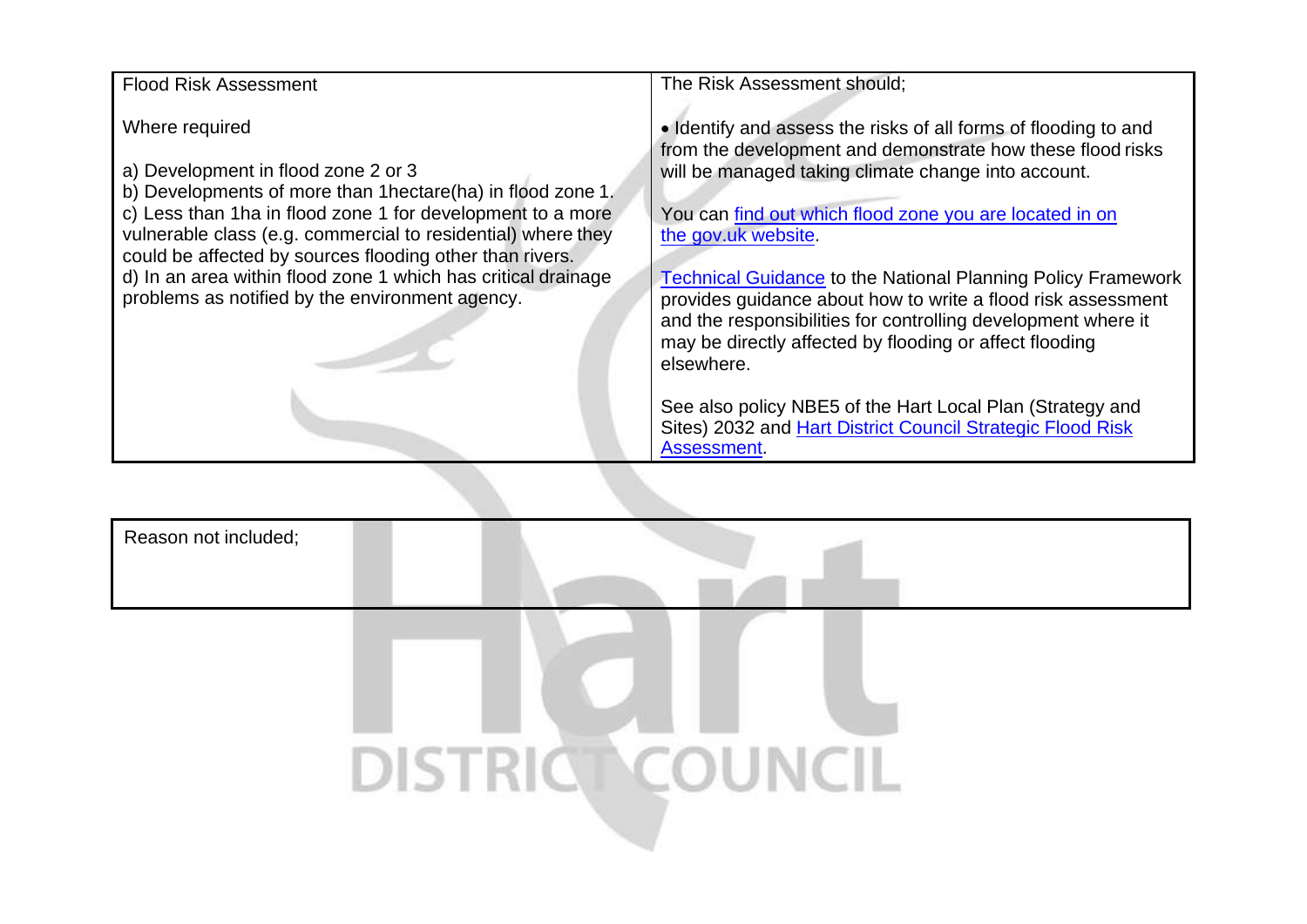## PART II - Local Requirements

Hart District Council requires that additional information, known as the Local Requirements, are submitted where necessary. Applicants are advised to seek advice on the need for more information before submitting an application. The information requirements are set out below

| <b>Heritage Statement</b>                                                                                                                                                                                                                                                                                                                                                                                                                       | A Heritage Statement should include;                                                                                                                                                                                                                                                                                                                                                                              |
|-------------------------------------------------------------------------------------------------------------------------------------------------------------------------------------------------------------------------------------------------------------------------------------------------------------------------------------------------------------------------------------------------------------------------------------------------|-------------------------------------------------------------------------------------------------------------------------------------------------------------------------------------------------------------------------------------------------------------------------------------------------------------------------------------------------------------------------------------------------------------------|
| When required<br>a) Listed Building Consent application<br>b) Applications for development within the curtilage of a<br>listed building<br>c) Applications for sites within a Conservation Area<br>d) Applications affecting Scheduled Monuments<br>e) Application sites within or affecting Registered Parks &<br>Gardens<br>f) Applications affecting the setting of a heritage asset<br>(adjacent to a listed building or conservation area) | • Statement of significance<br>• Impact assessment and mitigation strategy<br>• Statement of justification<br>• Assessment made by a specialist, where relevant<br>• Structural and condition survey, where relevant<br>• Repairs schedule, where relevant<br>Building regulations compliance (where relevant)<br>For more guidance on these points please see the Heritage<br><b>Statement Guidance Document</b> |
| Heritage Statements are required for both designated<br>and non-designated heritage assets.<br>Designated heritage assets comprise of:<br>g) Listed Buildings<br>h) Conservation Areas<br>i) Scheduled Ancient Monuments<br>j) World Heritage Sites<br>k) Registered Parks and Gardens                                                                                                                                                          | See also saved Policies GEN1 and CON10 and the Hart District<br>Local Plan (Replacement) 1996-2006 and NBE8 of the Hart<br>Local Plan (Strategy and Sites) 2032.<br>Please see for more information regarding heritage assets.<br><b>FOUNCIL</b>                                                                                                                                                                  |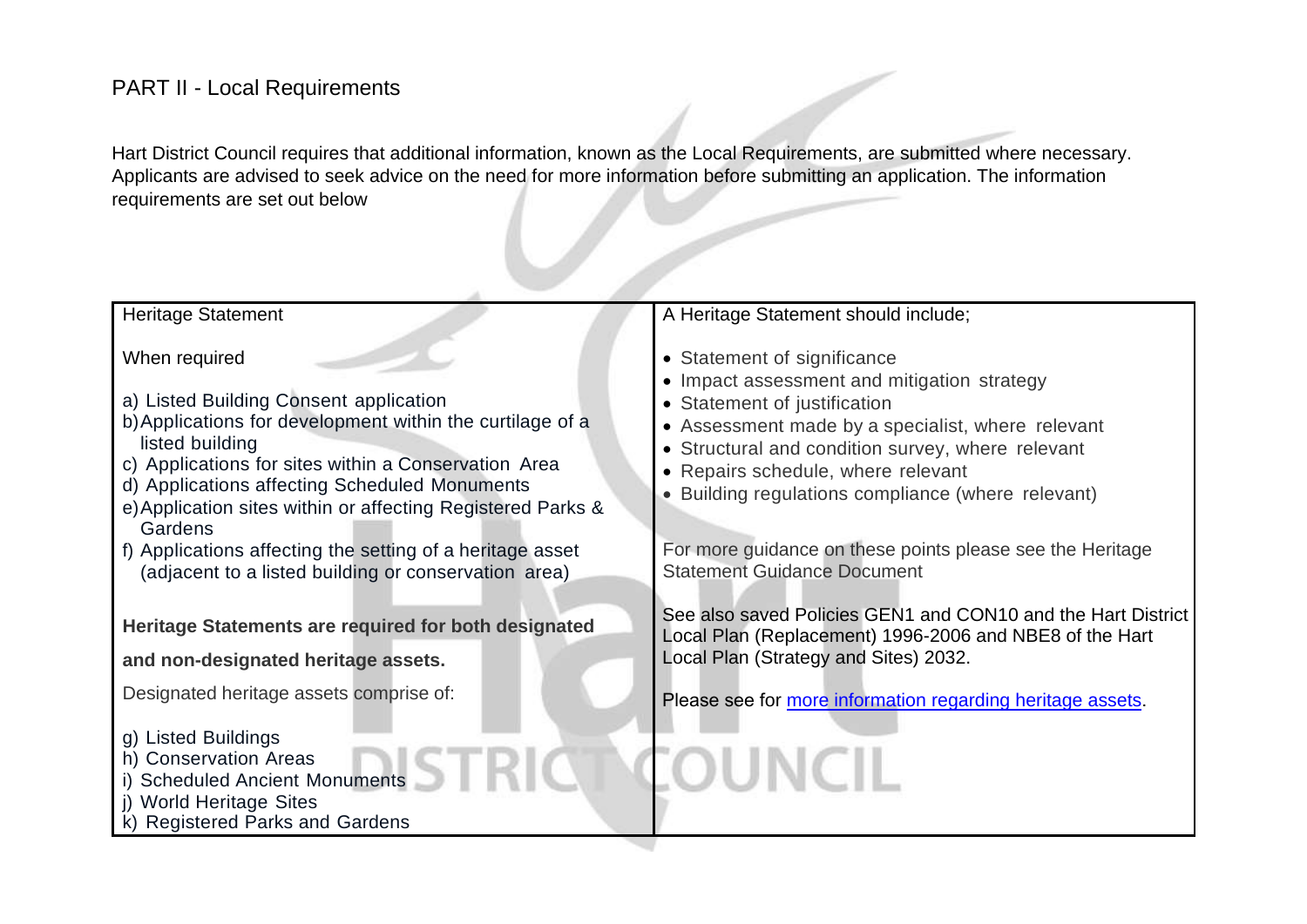l) Registered Battlefields m) Protected Wreck sites

 degree of significance meriting consideration in planning Non-designated heritage assets are buildings, monuments, sites, places, areas or landscapes identified as having a decisions. These can include buildings identified as having local importance or positive contributors in designated heritage assets such as conservation areas.

Reason not included;

## DISTRICT COUNCIL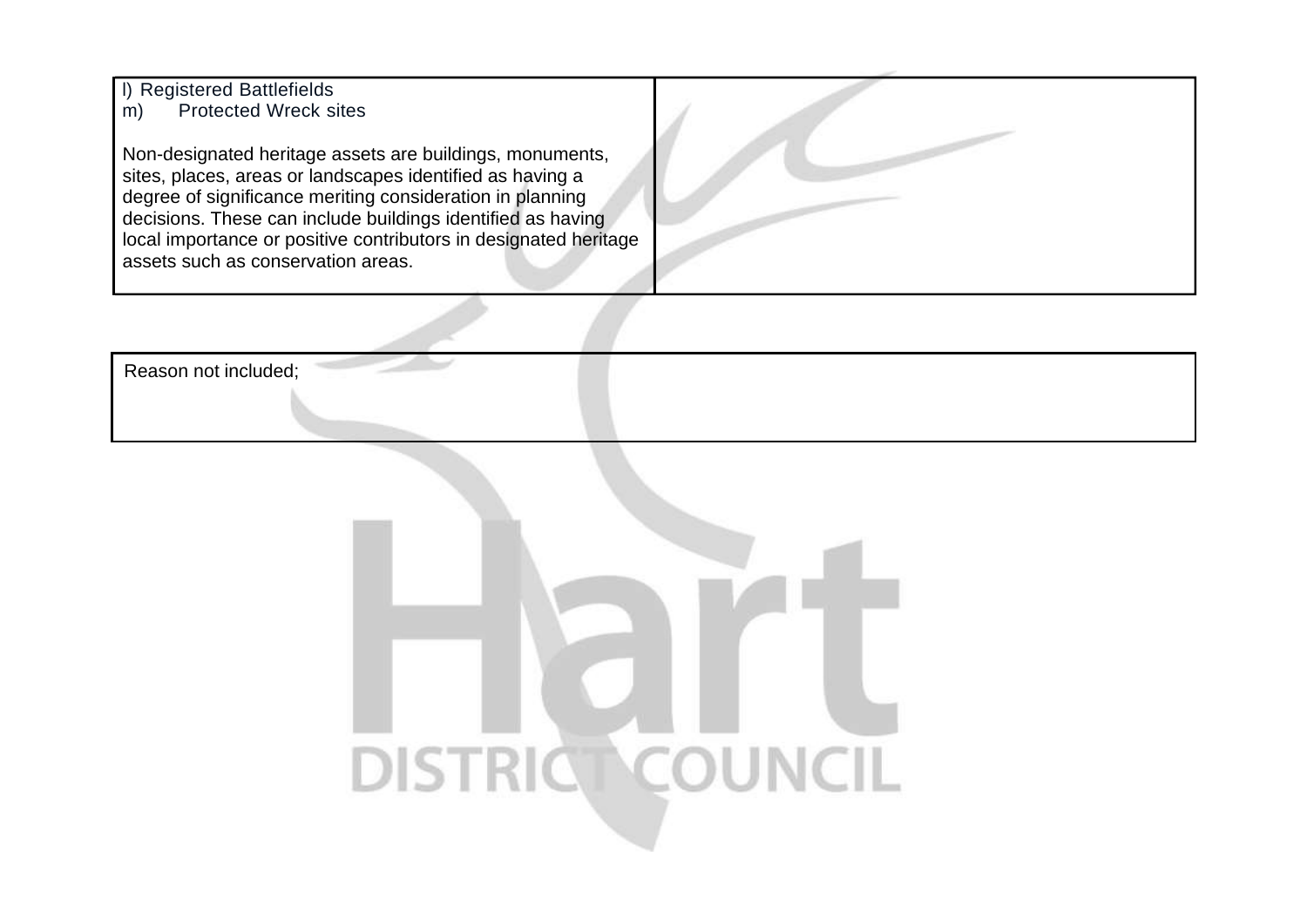| <b>Land Contamination Assessment</b>                                                                                                                                                                                                                       | Information required                                                                                                                                                                                                                                                                                                                                                                                                                                                                                                                          |
|------------------------------------------------------------------------------------------------------------------------------------------------------------------------------------------------------------------------------------------------------------|-----------------------------------------------------------------------------------------------------------------------------------------------------------------------------------------------------------------------------------------------------------------------------------------------------------------------------------------------------------------------------------------------------------------------------------------------------------------------------------------------------------------------------------------------|
| a) Any development, but not including changes of use where<br>no material physical alteration is proposed, that comprises<br>housing likely to be used by families with children, where the<br>land is not currently or last used for such a use; or       | Brownfield sites and some Greenfield sites have the potential<br>to be contaminated and therefore may pose a risk to current or<br>future site occupiers, future buildings on the site and to the<br>environment.                                                                                                                                                                                                                                                                                                                             |
| b) Any site, excluding householder development, situated<br>within 250 metres of a former landfill site,<br>and<br>c) Any site where contamination is known to exist; or<br>d) Any site where contamination is likely due to existing or<br>previous uses. | A contaminated land assessment may be required but the level<br>of information required as part of a land contamination<br>assessment will vary depending on the known and/ or<br>suspected levels of contamination.<br>The Government Policy is set out in the National Planning<br>Policy Framework Section 15, (paragraphs 170, 178-183).<br>Please see for more guidance.<br>See also saved policy GEN 1 of the Hart District Local plan<br>(Replacement) 1996-2006 and NBE6 & NBE11 of the Hart<br>Local Plan (Strategy and Sites) 2032. |

DISTRICT COUNCIL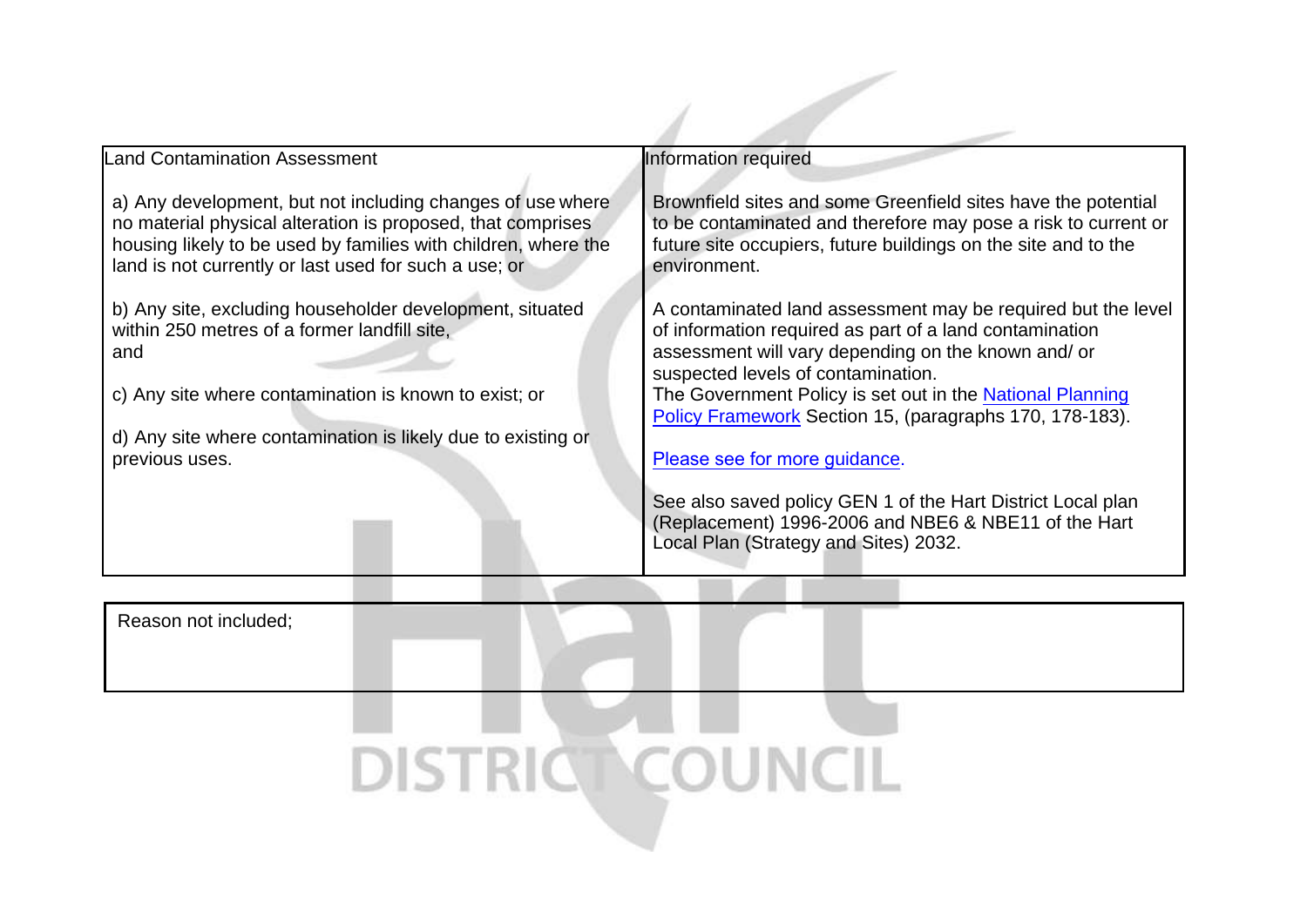Guidance on the situations in which bats are likely to be present and where a developer can reasonably be expected to Nature Conservation/Biodiversity/Ecological Assessment When required a) Any application within a Site of Special Scientific Interest (SSSI), or a Site of Interest for Nature Conservation (SINC). b)Any application where a Protected Species Survey is required following Natural England's protected species flowchart. Information required Assessment should include; • Indicate any significant biodiversity or geological conservation interest • The location of habitats of any species protected under the Wildlife and Countryside Act 1981, Conservation of Habitats and Species Regulations, 2017 or other animals protected under their own legislation [submit a bat survey is given by the Bat Conservation Trust](https://www.bats.org.uk/news/2020/02/bcts-bat-surveys-for-professional-ecologists-good-practice-guidelines-consultation)'s "Bat Surveys - Good Practice Guidelines". If the flowchart indicates that there is a reasonable likelihood of a protected species a Phase I habitat survey needs to be completed. If the presence of a protected species is identified, then a Phase II survey needs to be completed along with a proposed mitigation strategy. Details of the minimum requirements of these, which depend on the species involved, can be found on Natural England's website. See also Saved Policies GEN1 and CON7 and CON8 of the Hart District Local Plan (Replacement 1996- 2006) Policy NBE4 of the Hart Local Plan (Strategy and Sites) 2032 and Policy NRM6 of the South East Plan.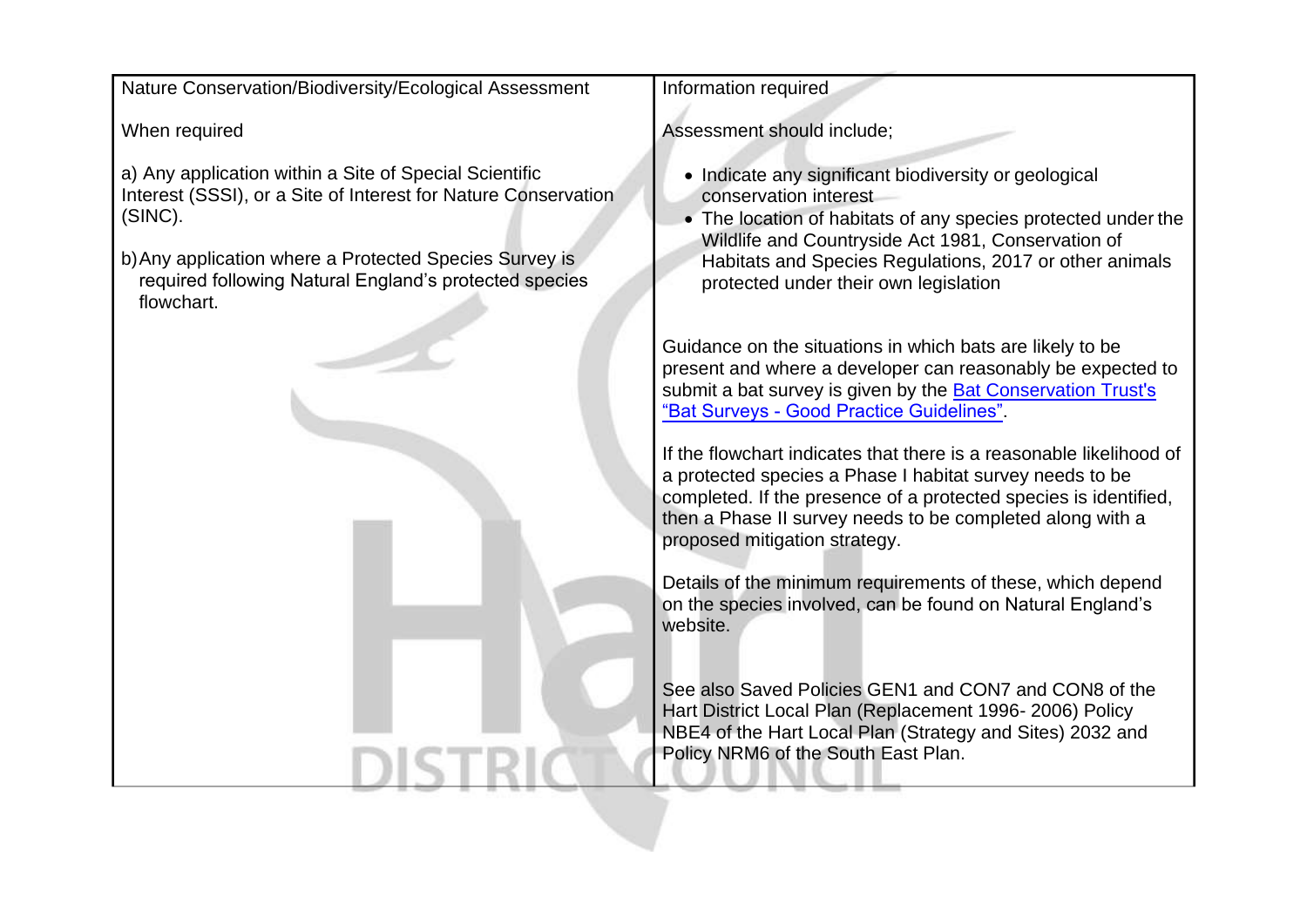| Reason not included; |
|----------------------|
|                      |
|                      |
|                      |
|                      |
|                      |
| DISTRIC COUNCIL      |
|                      |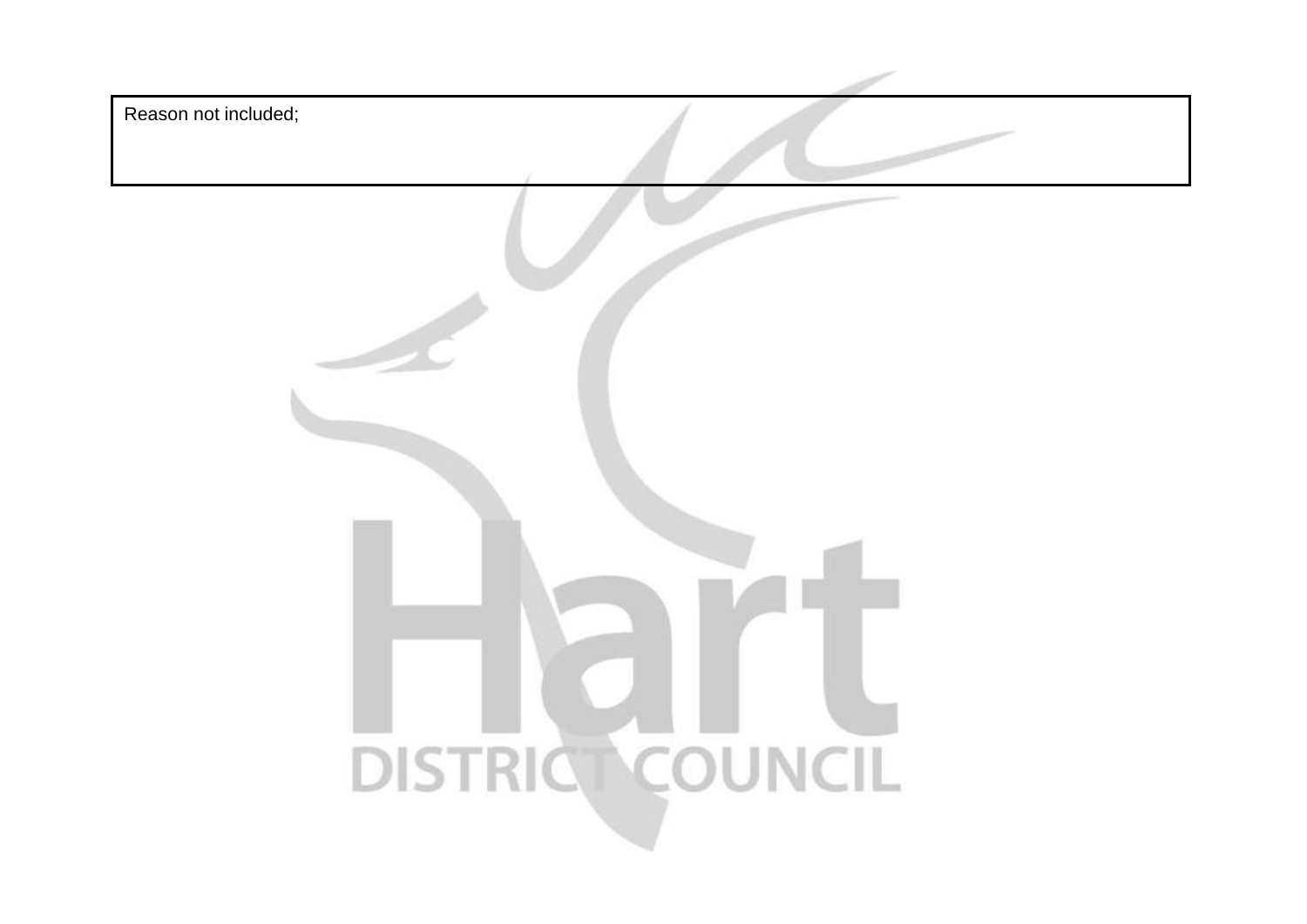| Parking Statement/ plan                                                                                                                                                                             | Information required                                                                                                                                                                                                                                                                |
|-----------------------------------------------------------------------------------------------------------------------------------------------------------------------------------------------------|-------------------------------------------------------------------------------------------------------------------------------------------------------------------------------------------------------------------------------------------------------------------------------------|
| When required<br>a) Proposals where there is an increased requirement for<br>vehicle parking and/or where existing parking arrangements<br>are changing (this includes increase in bedroom numbers) | • Details of existing and proposed parking provision in when<br>there is an increased need for car/lorry parking and/or where<br>existing car/lorry parking arrangements are changing.<br>Where cycle stores are required;<br>• Location, elevations and materials for cycle stores |
| b) All new residential and new/expanded commercial                                                                                                                                                  |                                                                                                                                                                                                                                                                                     |
| development will require the provision of cycle stores.                                                                                                                                             | Cycle stores must be designed and sited to minimise their<br>impact and should, wherever possible, be either incorporated<br>internally as part of the building or sited behind the building<br>line.                                                                               |
|                                                                                                                                                                                                     | See also Saved Policy GEN1 of the Hart District Local Plan<br>(Replacement 1996-2006 And Policy INF3(d) of the Hart<br>Local Plan (Strategy and Sites) 2032, the Council's Interim<br><b>Guidance and Manual for streets</b>                                                        |

Reason not included;

DISTRIC COUNCIL